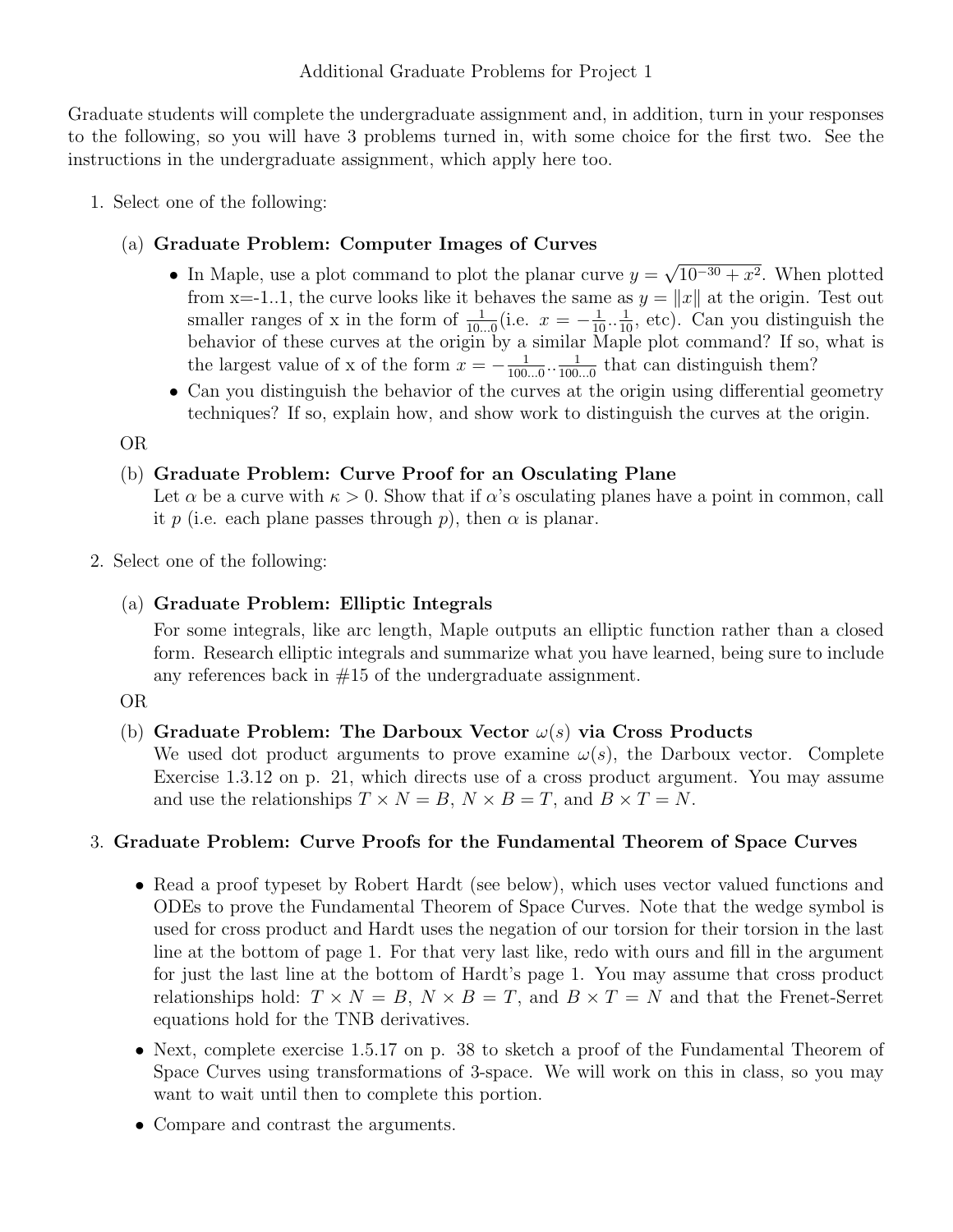#### Handout 3. Fundamental Theorem of Curves

**Theorem.** Given a smooth function  $\tau(s)$  and a positive smooth function  $\kappa(s)$  on an interval I containing 0, a point  $\alpha_0 \in \mathbb{R}^3$ , and two unit vectors  $T_0$  and  $N_0$  in  $\mathbb{R}^3$ , there exists a unique unit-speed curve  $\alpha(s)$  on I with curvature  $\kappa(s)$ , torsion  $\tau(s)$ , initial position,  $\alpha(0) = \alpha_0$ , initial velocity  $\alpha'(s) = T_0$ , and initial acceleration  $\alpha''(s) = \kappa(0)N_0$ .

*Proof.* For the vector-valued function  $u \equiv (T, N, B) : I \to \mathbb{R}^3 \times \mathbb{R}^3 \times \mathbb{R}^3$ , we may solve the O.D.E.  $\lambda$ r  $\overline{a}$ 

$$
T' = \kappa N ,
$$
  
\n
$$
N' = -\kappa T + \tau B ,
$$
  
\n
$$
B' = -\tau N
$$

with initial conditions  $T(0) = T_0$ ,  $N(0) = N_0$ ,  $B(0) = T_0 \wedge N_0$ .

We claim that  $(T, N, B)$  is then automatically an orthonormal frame. To see this, note that vector-valued function

$$
v = (v_1, v_2, v_3, v_4, v_5, v_6) \equiv (T \cdot T, T \cdot N, T \cdot B, N \cdot N, N \cdot B, B \cdot B)
$$

then satisfies the O.D.E.

$$
v'_1 = -2\kappa v_2 ,
$$
  
\n
$$
v'_2 = -\kappa v_4 - \kappa v_1 + \tau v_3 ,
$$
  
\n
$$
v'_3 = \kappa v_5 - \tau v_3 ,
$$
  
\n
$$
v'_4 = -2\kappa v_2 + 2\tau v_6
$$
  
\n
$$
v'_5 = -\kappa v_3 + \tau v_6 - \tau v_4 ,
$$
  
\n
$$
v'_6 = -2\tau v_5
$$

with  $v(0) = (1, 0, 0, 1, 0, 1)$ . But since the *constant* function  $(1, 0, 0, 1, 0, 1)$  also satisfies the above O.D.E. with the same initial data, we conclude that  $v \equiv (1, 0, 0, 1, 0, 1)$ , so that  $(T, N, B)$  is indeed an orthonormal frame.

Also since the length of the vector function  $u = (T, N, B)$  remains bounded, in fact identically  $\sqrt{3}$ , we see, by continuation, that the solution  $(T, N, B)$  exists not only near  $s = 0$  but even over the whole interval I.

We conclude that

$$
\alpha(s) = \alpha_0 + \int_0^s T(t) dt
$$

has  $\alpha(0) = \alpha_0$  and is unit-speed with tangent T because  $\alpha'(s) = T(s)$ . Also

$$
\alpha''(s) = T'(s) = \kappa N(s)
$$

so that  $\alpha$  has curvature  $\kappa$  and principal normal N. Moreover,

$$
(T \wedge N)'(s) = (T' \wedge N)(s) + (T \wedge N')(s) = \tau(s)N(s)
$$